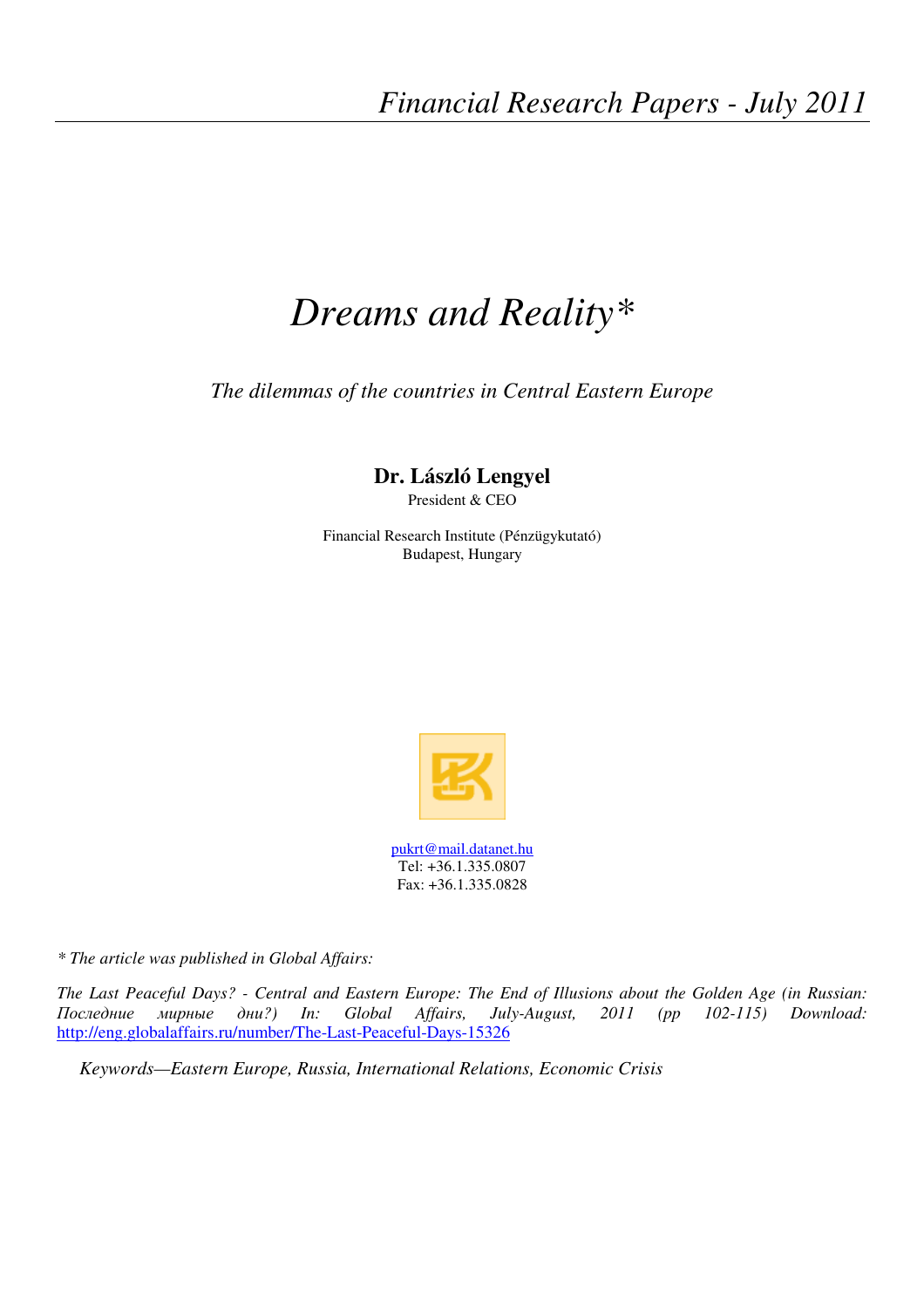The economic and political crisis of 2008-10 calls the success of the third wave of democratisation in Europe into question.<sup>1</sup> Both "second wave" (the former right-wing authoritarian systems in Greece, Spain and Portugal democratised during the seventies) and "third wave" countries (former left-wing dictatorships of Central and Eastern Europe) are living through politically and economically hard times. Previously clear goals like the pursuit of a single European market, the euro-zone, the NATO, the Western-style liberal democracy, the rule of law and capitalism have been put into question. Not only the individual nation-states but European integration itself is in crisis for which significant parts of national sovereignty was waived before. The Maastricht criteria are under serious threat just as European rules in general, but the crisis has not yet resulted a new set of criteria that is easier to adhere to. The EU is increasingly controlled by great powers, especially Germany, while the "third wave" countries are marginalized as they depend on the centre one way or another.

I do not wish to analyse the crisis of the southern European region but it is worth to note that their problems can be traced back to similar causes than that of the Central and Eastern European region. Namely (1) the lack of appropriate regulation of the domestic behaviour of international market participants, (2) failure to adapt to the "German-style", export- and savings-driven economic model with positive balance of payments, low budget deficit and low debt and particularly, (3) the Mediterranean-European "way of life"that renders them unable to adjust during the crisis. The Central and Eastern European countries are grappling with the same three problems but experimenting with different solutions.

Although Poland is looking better than the others but only from afar. Each of these countries is threatened by being marginalized. As if, once more, history wanted to show our place in the classroom: those from Southern and Eastern Europe belong on the back benches. They came too late, turned their backs to authoritarian systems the latest. Western Europe, the "first wave" don't know how to deal with us. Here we stay in the no man's land.

Hungary and Poland are facing a great opportunity in 2011. They will hold the European Union's rotating presidency. There is a possibility to positively influence Europe in a crisis as well as the development of the

<sup>&</sup>lt;sup>1</sup> On the "third wave" see: Samuel P. Huntington: The Third Wave: Democratization in the Late Twentieth Century (Norman: University of Oklahoma Press, 1991), on the democratic consolidation see: Juan J. Linz and Alfred Stepan: Problems of Democratic Transition and Consolidation (Baltimore and London: The Johns Hopkins University Press, 1996).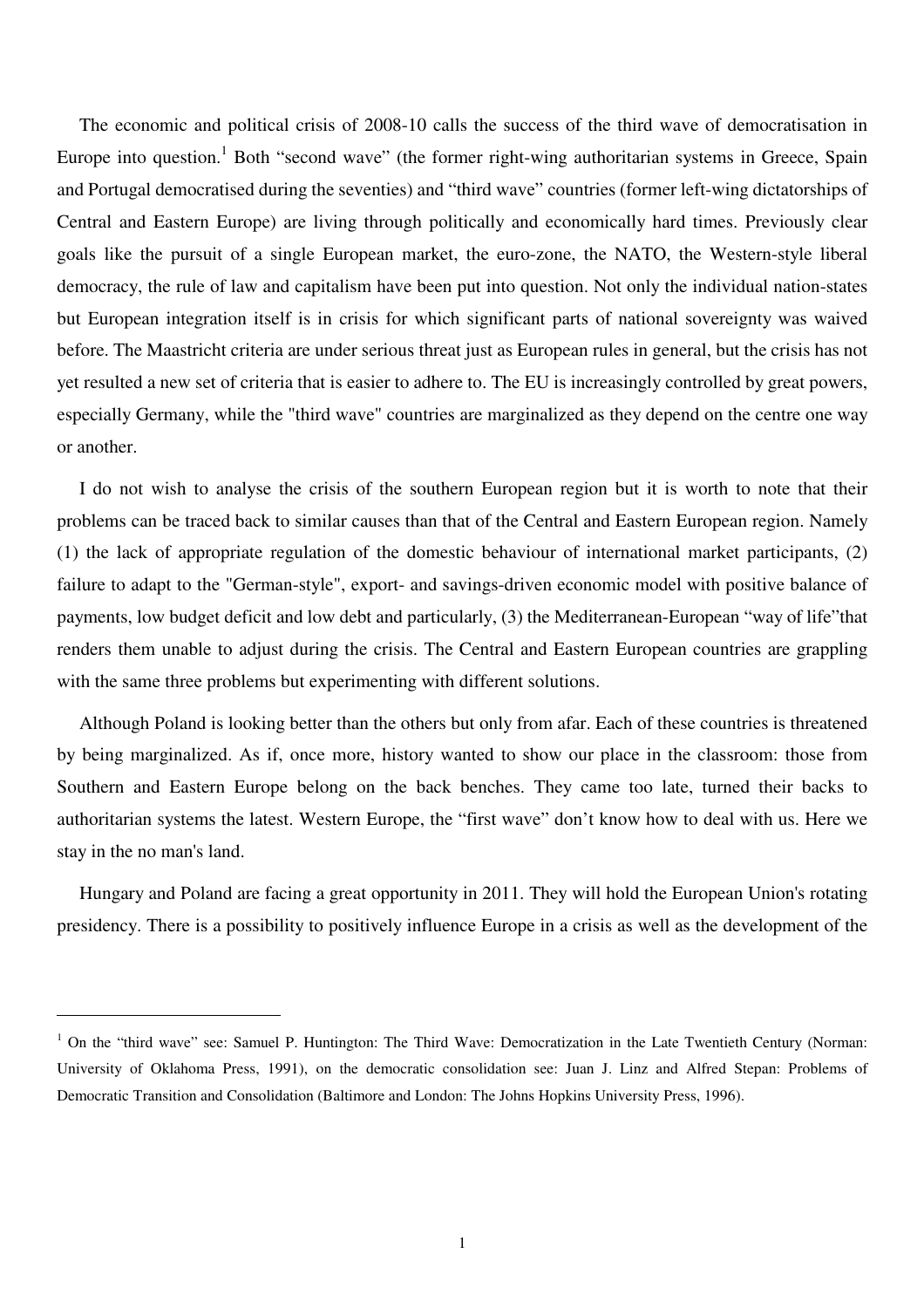post-crisis model, but there are concerns that the opportunity would be missed. We do not coordinate or work out a common program but deal through our separate schemes of threats and flattery.

## UNSUCCESSFUL COOPERATIONS IN CENTRAL AND EASTERN EUROPE

After the dramatic fall of Lehman Brothers, the euro-area institutions - governments and the European Central Bank – refused to finance or guarantee the countries outside the zone. The Central and Eastern European economies found themselves in a liquidity-desert without a drink of water. The affected governments and central banks were still unable to unite for a common liquidity package. We, Hungarians, nearly went bankrupt before the IMF and the EU bailed us out through an individual contract. The others were less-indebted and faced the difficult situation later. I know it would have been difficult to achieve success in working together against the European great powers for we were inexperienced but we didn't even try. Indeed, the rest of Central and Eastern Europe worked hard to prove that they were not Hungary.

Czechs held the rotating EU presidency in the first half of 2009. they attempted to step up against protectionism within the EU – particularly the French proposition to close down Central and Eastern European factories in favour of employment in France. We were aware that this protectionism would only deepen the crisis of the real economy, causing cruel, Europe-wide unemployment. But the Hungarian Prime Minister Gyurcsány has crossed that attempt when he presented, without consultation, a EUR 190 billion request for assistance for eastern Europe at the EU summit of March 2009. This has rendered the Czech initiative impossible to achieve and buried both his won hopes and those of the Topolanek government. I know that it was impossible to achieve real results against the French and the Germans on protectionism but it didn't help matters to produce such a stupid failure.

Going further the Bajnai-government succeeded in facilitating a V-4 joint initiative on common energy policy at the Budapest Summit in the spring of 2010. Resounding success. The Hungarian governments have every reason to follow suit. However, the Orbán-government did not see this cooperation as the future of European energy security. The Central and Eastern European countries, the Visegrád Four have no common policy on Russia, they negotiate energy prices and developments separately as if we weren't in the same region. It was also the Bajnai-government alongside the Tusk-government that proposed that the European Union should allow countries with temporary, private pensions-related deficit to account it outside the public deficit. Additional countries have joined the initiative, but the EU Commission's refused as first response and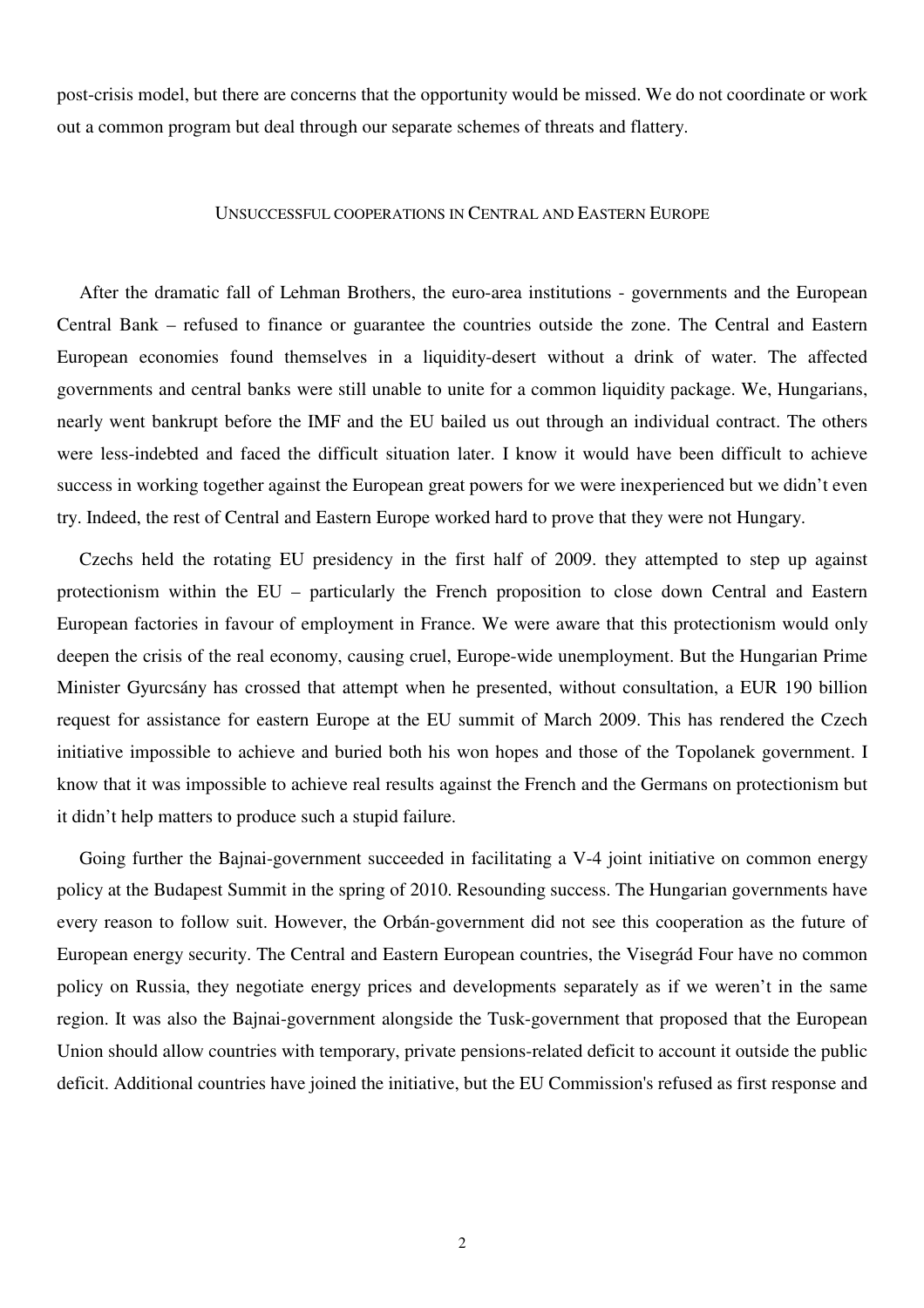Hungary was quick to leave the joint action and put an end to the Hungarian private pension schemes altogether. The EU's immediate response was acknowledging the Polish efforts as that of a good student and reconsidering the new calculation method.

Since the late seventies the East-Central European countries are characterized by a dual-radius structure: we were individually connected the Soviet Union with regards to energy supply, while we depended on the then West Germany in the asset development. Bonn and Moscow negotiated with us separately, they formed our markets, dictated our prices. If they agreed upon us, they split us – if they disagreed, it was all the worse for us. On top of it the then combative and unilateral Washington attempted to kick-start the "fourth wave of democracy" through us in 2004-05 via the so-called "colour revolutions" exposing our region to serious risk.<sup>2</sup> The Poles and the Baltic states flipped to mutual hatred in their historical love-hate relationship with Russia, while the practical and pragmatic Czechs and Hungarians, who do not suffer from historical grievances, tried to remain neutral. <sup>3</sup>

In 2010, the United States has little economic interest in East-Central Europe but still plays an important role in defining the security policy. Thus arises the paradox that the Central and Eastern European countries are economically dependent on Germany, which disagrees with the United States not only in economic terms but also in relation with security policy and NATO, where the Central and Eastern European countries normally follow the United States.<sup>4</sup>

#### THE CRISIS MANAGEMENT AND THE POST-CRISIS MODEL

 $2$  The uprisings of Tunisia, Egypt and the expected unrest in Bahrain, Libya, Morocco and Yemen – or the revival of the "fourth wave" – solicit the question whether the choice is only between an autocratic, theocratic or authoritarian system and the chaos of oligarchs? The events in Egypt pose the question: how far can the United States and European countries go supporting autocratic systems and how resist their own, domestic temptations. See: Les dirigeants européens bousculés par la vague de contestation arabe (Le Monde, 2011, 02, 03), Severin Weiland: Berlin Plans for Post-Mubarak Era (Spiegel, 2011, 02, 01).

<sup>3</sup> See my article *Mezsdu Marszom i Veneroj* in 2004 (Rosszija v globalnoj politike, 2004 maj-ijuny).

<sup>&</sup>lt;sup>4</sup> It was particularly prominent at the Lisbon Summit of NATO in November 2010 where Germans have minority views on most issues but the Eastern European states have lined up behind the US. Andrzej Wilk: NATO after the Lisbon summit: the consequences for Central and Eastern Europe (OSW, 2010, 11, 24). Polish and Baltic politicians fear the Germans and Russia return to the "Rapallo politics", meaning the system of bilateral agreement of the two great powers to the disadvantage of the region between them, see the agreements of Csicserin-Rathenau, Molotov-Ribentropp or Putyin-Schröder.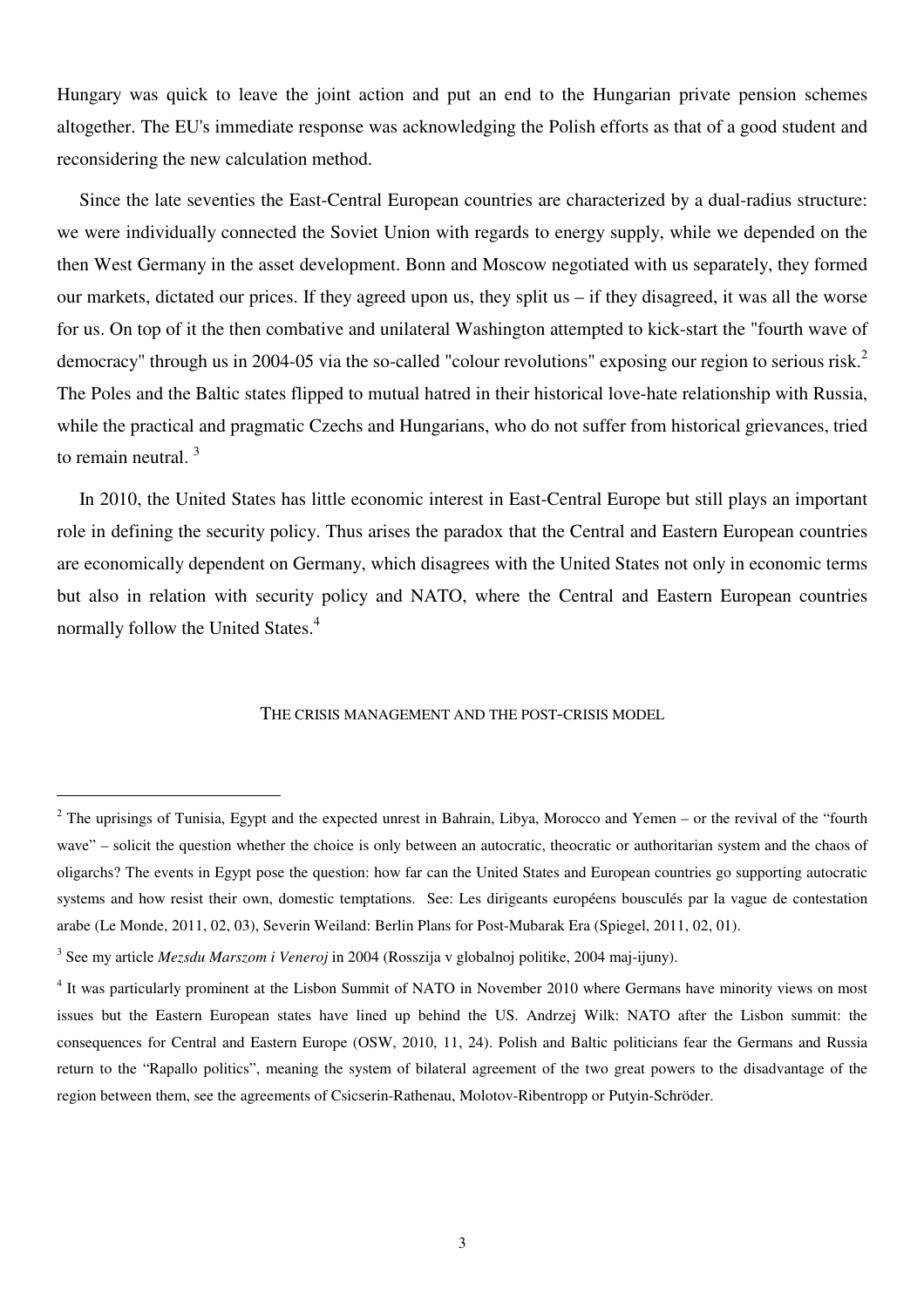It is, however, more important how we treat our own crises and what social, economic and political model we settle on or return to after the crisis. The Czech, Slovak and Polish governments have partly adopted the debt control, balance and budget austerity policies - recommended by the European Central Bank, Germany and the EU Commission. The austerity policy aims to drag the Eastern economies that accepted the German model out of the recession alongside Germany by increased export, domestic savings and a positive balance of payments. They have to believe that the pre-crisis situation can be more or less restored and formal and real convergence of the East-Central European countries will eventually take place. The Central and Eastern European societies are gradually becoming more savings-oriented, middle class economies - "Germans", if you like.<sup>5</sup> The process is also enhanced by reasons relating to aging. In a specific solution to the crisis a pragmatic, following policy mix is created: it is aimed at releasing funds for long-term development and catching up, to coordinate state and global markets with the involvement of external resources, while it restricts public and private consumption. To this contributes the implementation of major systems reform. Politically, this crisis-management is anti-nationalist, anti-populist, Europe- and globalisation-friendly, it is based on private property and the rule of law: on a "Western" basis.

The right-wing, Hungarian Orbán-government chose a different route: a neo-nationalist, populist, antiglobalisation and EU-sceptic, consumption-driven, state-capitalist – or "Eastern" model. The Hungarian leaders believe that a strong nation-state can regain an almost full sovereignty from the international financial institutions and multinational players. That based on the national capital, domestic consumption and additional resources from the emerging economies - China, Russia - Hungary will be able to walk a separate path. The Hungarian government keeps Europe hostage by being weak: You don't want me to crash so let me go! When the dominoes fall one after the other, you won't survive. If you restrict my sovereignty, I will tax your banks and companies to gain some breathing space.

The Hungarian route means that they postpone making the electorate pay and charge it on foreign investors and on the future's savings instead. In this Hungarian model the nation state attempts to influence private consumption via shaping public consumption.<sup>6</sup>

<sup>&</sup>lt;sup>5</sup> Becoming "German" is hard to accomplish. Not even Germany's Eastern provinces managed to fall into line despite the considerable support during the last two decades. The austerity policies may permanently hinder growth and keep Eastern European countries from a sustainable growth path.

<sup>&</sup>lt;sup>6</sup> Kadar's Hungary has in a sense held the Soviet Union of Khrushchev hostage after the revolution of 1956. If you don't want more instability and upheaval in the region send us resources for reconstruction. Let the Hungarian standard of life be different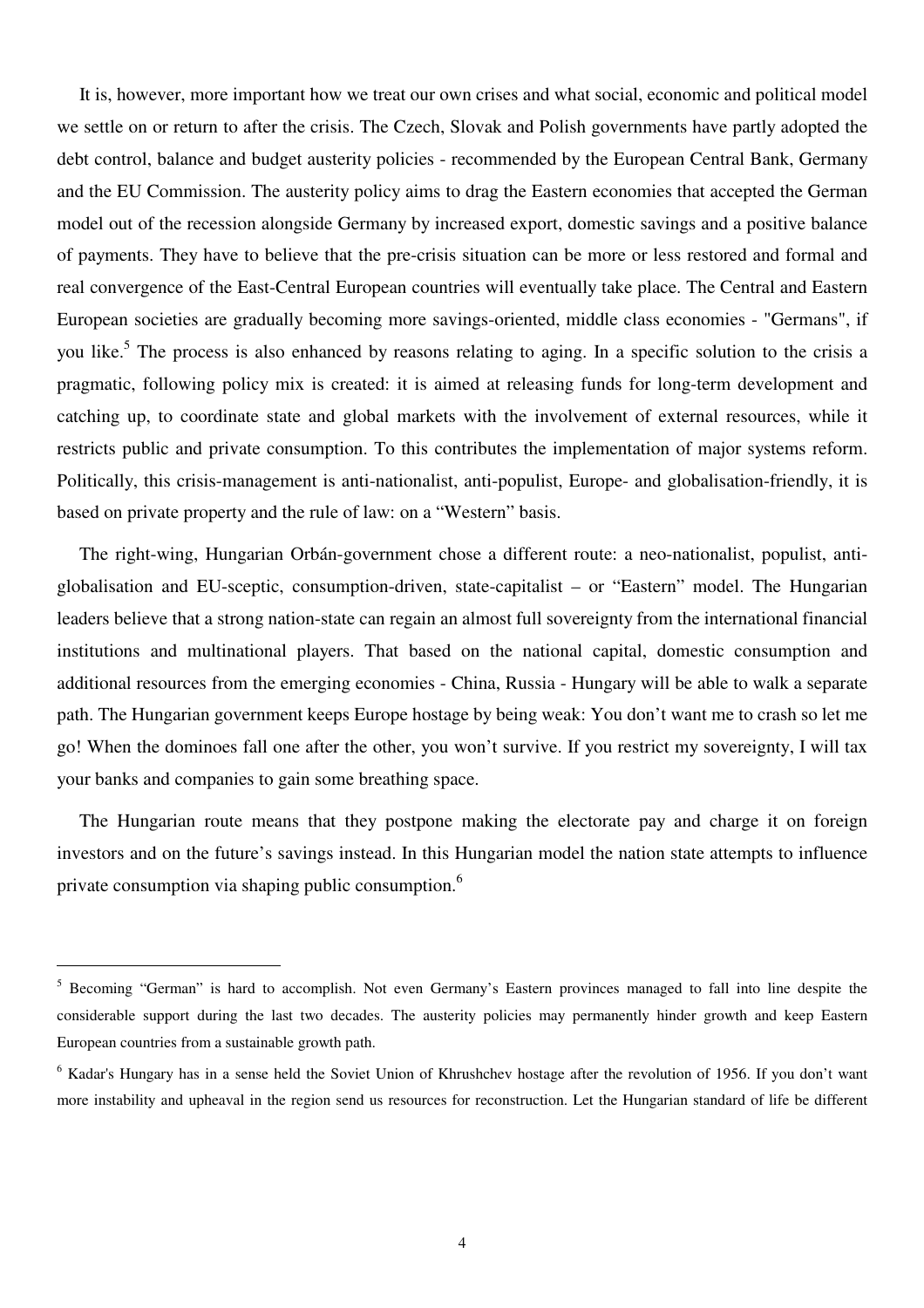Wait a moment. It is an undoubted fact that between 1962-89 the "Hungarian model" (under the Kádárgovernment) was the main distinguishing feature is the diversity among the Soviet Hungarian, Polish, East German, Romanian or the Czechoslovak lifestyle. The Soviet-style socialism, the institutions and the management was very similar but Hungary differed significantly in the ways of life. The Hungarian "goulash communism" with the limited freedom of private life, the right to own small private property created a second, prospering economy. The freedom of travel for the little man was a dream in the rest of the socialist block.<sup>7</sup> The "happiest barrack" inhabited by "homo kadaricus" based its pride on this particular lifestyle and Forint-nationalism: not on the Hungarian language, the state tricolour, not on history, but the way of life. The "homo kadaricus" lived better than his neighbours, except for the Austrians, who he was trying to imitate.

The vast majority of Hungarian society saw the change of regime in the '89 as a possibility to become Austrian or German, this is why they followed the elite into the European Union, NATO, and the West. But these dreams never came true. The Austrian standard of life is just as far away as it was in 1989, if not farther. This has led the Hungarian people to vote into power the political "right" who advertised a nationalist, "Hungarian way" with a strong nation-state, EU-scepticism, and belief in the Twilight of the West. The traditional, ethnic nationalists of symbolic politics, national grievances, rage and emotions have met with the more rational, lifestyle-nationalists, whose materials needs were not fulfilled in recent years. The former may be purchased by waving flags and chanting slogans but the latter requires stable and unbroken economic growth and continuously rising standard of living to accept and legitimate authority.

Time will show who is right. The common European economy is in deep crisis, the European Union institutions are strained. It is quite possible that the EU won't be able to withstand the showering challenges of the Greek, Irish, Portuguese and Spanish debt crises and the 2011 debt-deflation turmoil while keeping the euro-area intact. We may have entered a post-EU age when self-help is required. This may be the dawn of a new global era of neo-nationalism and social populism where Orbán and his Hungary will be a forerunner. This may be the twilight of transnational banks and corporations taken over by a network of state-run and

-

from that of the others, better than the Soviet Union. Khrushchev has paid, then he sarcastically called it the Hungarian "goulash communism".

 $<sup>7</sup>$ , The New Economic Mechanism (NEM), begun in 1968, had introduced a measure of rationality into the economy. By focusing</sup> on agriculture, small-scale industry, and the service sector, the reform succeeded in creating an economy in which plan and market could somehow co-exist and living standards rise as well. Kádár's 'gulash communism' – perhaps early version of perestroika – was also assisted by his regime's relative political tolerance and openness – perhaps an early version of glasnost." Charles Gati: The Bloc That Failed: Soviet East European Relations in Transition (Bloomington: Indiana University Press, 1990, 95).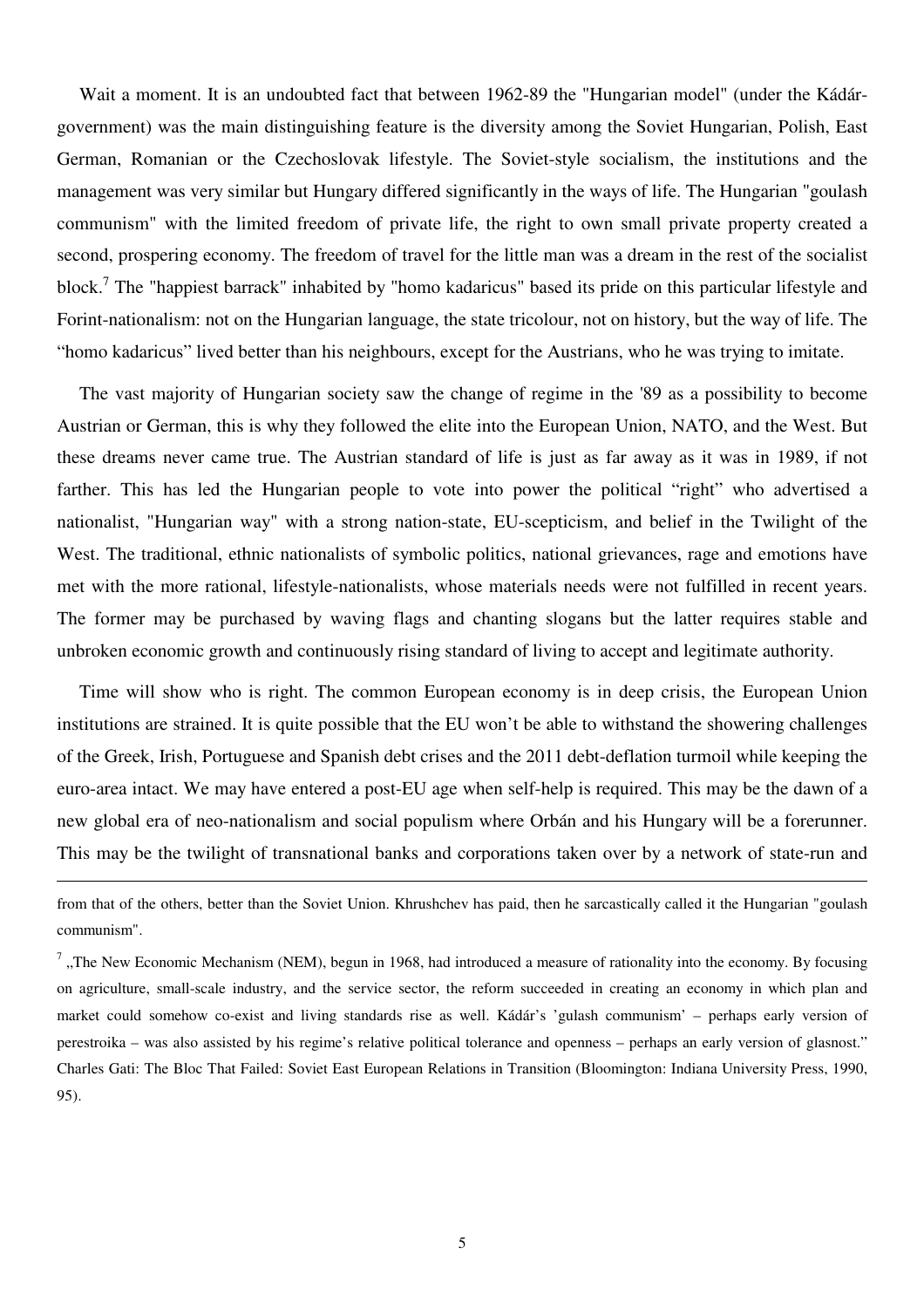private small and medium enterprises. Western style rule of law may stand in the way of political agendas thus it may be replaced by "sovereign democracy" and command economies instead. Orbán may complete the job that the Kaczyński brothers began in Poland and Fico continued in Slovakia. The social populist and neo-nationalist Budapest may be followed by Prague, Bratislava and Warsaw.

Cesary Kowanda has drawn attention to the danger of the Hungarian and Polish disease in the spring of 2009: increasing the budget deficit and the public debt, oversized social net.<sup>8</sup> The Central Europe region may turn from poster kid to sick man. Hungary has dealt with the acute shock of the crisis through the drastic 2009 Bajnai-package. The tragedy of Hungary is that the real economy's performance is now not as bad as its external reputation, especially after the Bajnai-package. The gap between economic fundamentals and the Orbán-government's discredited policy is now wide: in spite of the improving indicators no one believes in us any more. I would not believe in their place either. Polish analysts were concerned about the spread of the Kaczyński-disease to Hungary. But no one imagined that the Orbán-government would combine Kaczyński's political populism with anti-Western economic nationalism.<sup>9</sup> We, Hungarians, invented something new.<sup>10</sup>

 $\overline{a}$ 

 $10$  . Hungary's much-criticized new media law 'served as pretence to launch an attack on the country and the question Hungary's commitment to democracy, ignoring the dignity of Hungarians,' he [Viktor Orbán] said. 'Hungary fought off the attack, made the attackers' reasoning ridiculous, demanded and earned respect, and we have made it obvious that our dignity is inviolable,' Mister Orbán said. 'The current government won't be used to wipe up the floor with, like it was done with our lame and miserable predecessors. We don't accept lecturing from any country, we don't approve any single country or group of countries as a supervisor or a guardian placed above us. So that nobody misunderstands this: Hungary has a democracy not because someone demands it from us or expects it from us. Brussels is not Moscow,' Mr. Orban said." Hungary Fiscal Plan Still in the Making (Wall Street Journal, 2011, 02, 15).

<sup>8</sup> Cesary Kowanda: Wszyscy jemy ten gulasz (Polityka, 2009, 03, 21).

<sup>&</sup>lt;sup>9</sup> The Orbán-government started parallel crusades against bureaucratic, economic and media elites, the intelligentsia and the public intellectuals. 1. He introduced governance of the parliament, where individual members of parliament table new bills without preliminary arbitration as opposed to public administrative bodies. He introduced a 98% extra tax retroactively for five years on severance payments and public servants can be dismissed without justification (this latter step was later dismissed by the Constitutional Court). Also an individual member proposed legislation that puts credibility of policemen in doubt. 2. Extra taxes were imposed on financial institutions, on the retail, energy and communication sectors. Private pension funds were nationalised. Government action forces are dispatched to ensure wages are raised in the private sector in compensation for the negative consequences of the new 16% flat income tax rate. 3. Public investigations started against known philosophers for unlawfully taking research grants. The financial support of the national film fund has ceased after 20 years of operation. Writers, musicians and historians have been were charged, creating 'Kulturkampf'. 4. A restrictive new media law was accepted causing uproar in Europe and the United States. (The law was later amended according to remarks made by the EU Commission but the 'media-war prevails.)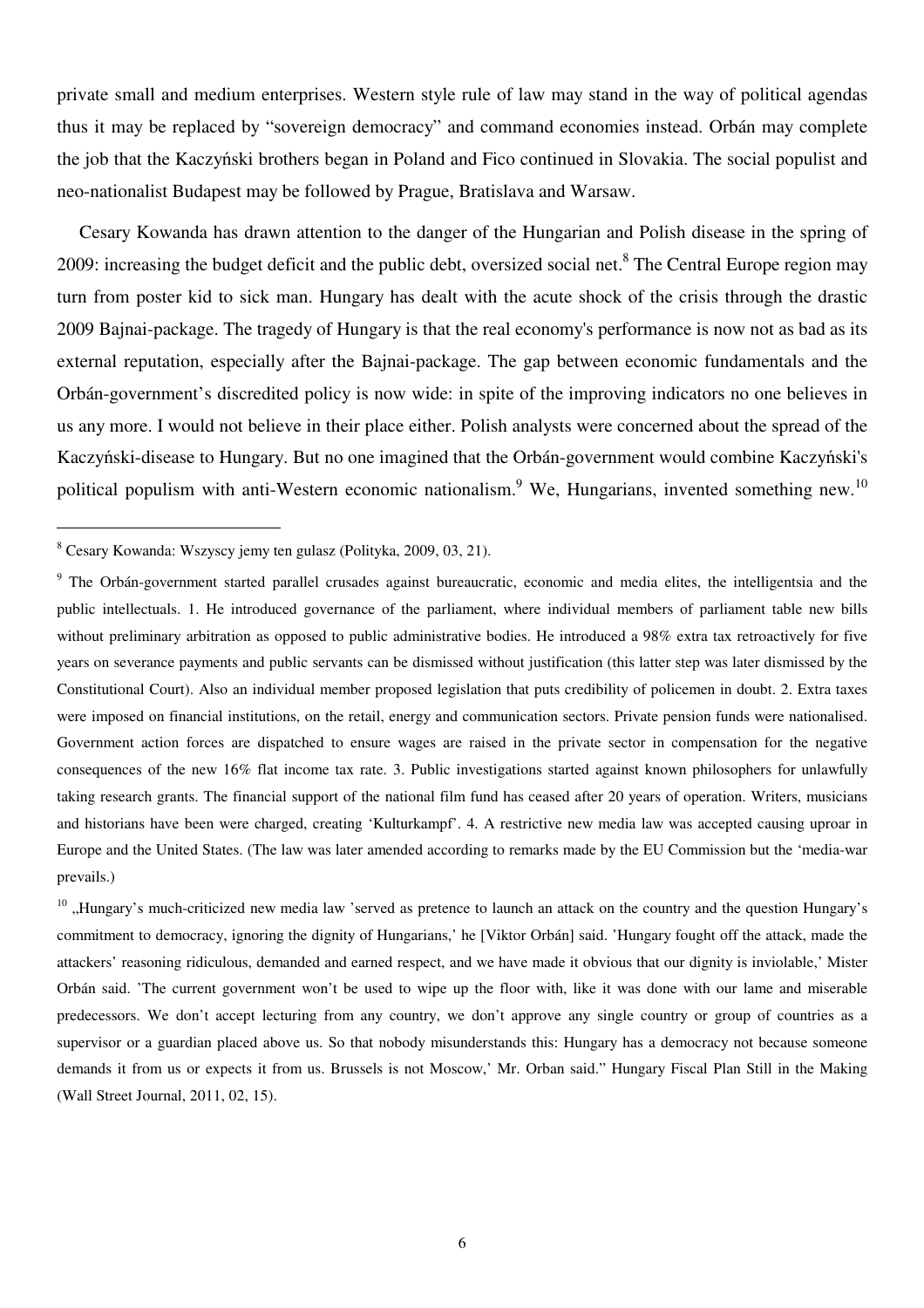The new Hungarian disease is not only serious in its rash of economic nationalism and feverish political populism but may prove to contaminate the entire region.

### WORST CASE SCENARIO AFTER 2012

In any event, we arrive at a turning point in 2012. Presidential elections will be held in the United States. The "remission" policy that was characteristic since 2008 may either disappear because of a new, tea-party Republican president or regain its strength with the re-election of Obama. Today, the former is more likely to happen. There will also be presidential elections in Russia. The conciliatory Medvedev will either be replaced by Putin or a new construction will be created. Putin is a "dove on the ground but a hawk when airborne", who is replace "reset" by a policy of "delete". Even more importantly both great powers are in decline – for different reasons – and it is unpredictable how they are going to react.<sup>11</sup> China is going to have a new leadership, too and analyst expect freezing instead of mild weather. In Western Europe conciliatory politicians have to fight in the face of cold headwinds. We may end up looking back on the reconciliatory years between 2006 and 2012 as the last chance of peace when more troops were withdrawing, rockets were discharged and Russian-Polish, Russian-Baltic, Hungarian-Russian agreements dominated the news. When the middle of Europe was not a frontline but boring and peaceful countryside.

A violent and imperial America that uses difficulties to legitimate relentless retort, a Russia that trades its social problems for outside aggression and Europe in chaos is not an encouraging scenario.<sup>12</sup> The region from the Baltics to the Balkans may become a field for flexing muscles and power exercise: strength against

 $11$  ., A most important feature of that world will be the absolute and relative weakening of the United States and Russia. That weakening, accompanied by the almost inevitable growing chaos in international relations, will require far greater policy coordination by the leading powers. And this is a major incentive bound to push Russia and the U.S. (and not only them) towards a closer relationship." Sergei Karaganov: After the Reset (globalaffairs.ru, 2010, 10, 26). "It (START) looks very nice, but very inappropriate. It reminds me of a middle-aged couple dancing a polonaise in a youth nightclub."

 $12$  . The world remains more Hobbesian than the White House cares to admit. Global interdependence is increasing, but fundamental interests still collide and strategic rivalries persist. The Obama administration appears to regard the decline of U.S. hegemony with equanimity, anticipating that shared national interests and mutual security dilemmas will permit the established and the emerging powers to pursue collective goals, such as arresting nuclear proliferation, mitigating climate change, combating terrorism, and preserving an open, liberal international economic system. But it has left a darker scenario unexplored: What if the new global order leads to an era of multipolarity without multilateralism?" Stewart Patrick: Irresponsible Stakeholders? (Foreign Affairs, 2010 November/December, 45-46).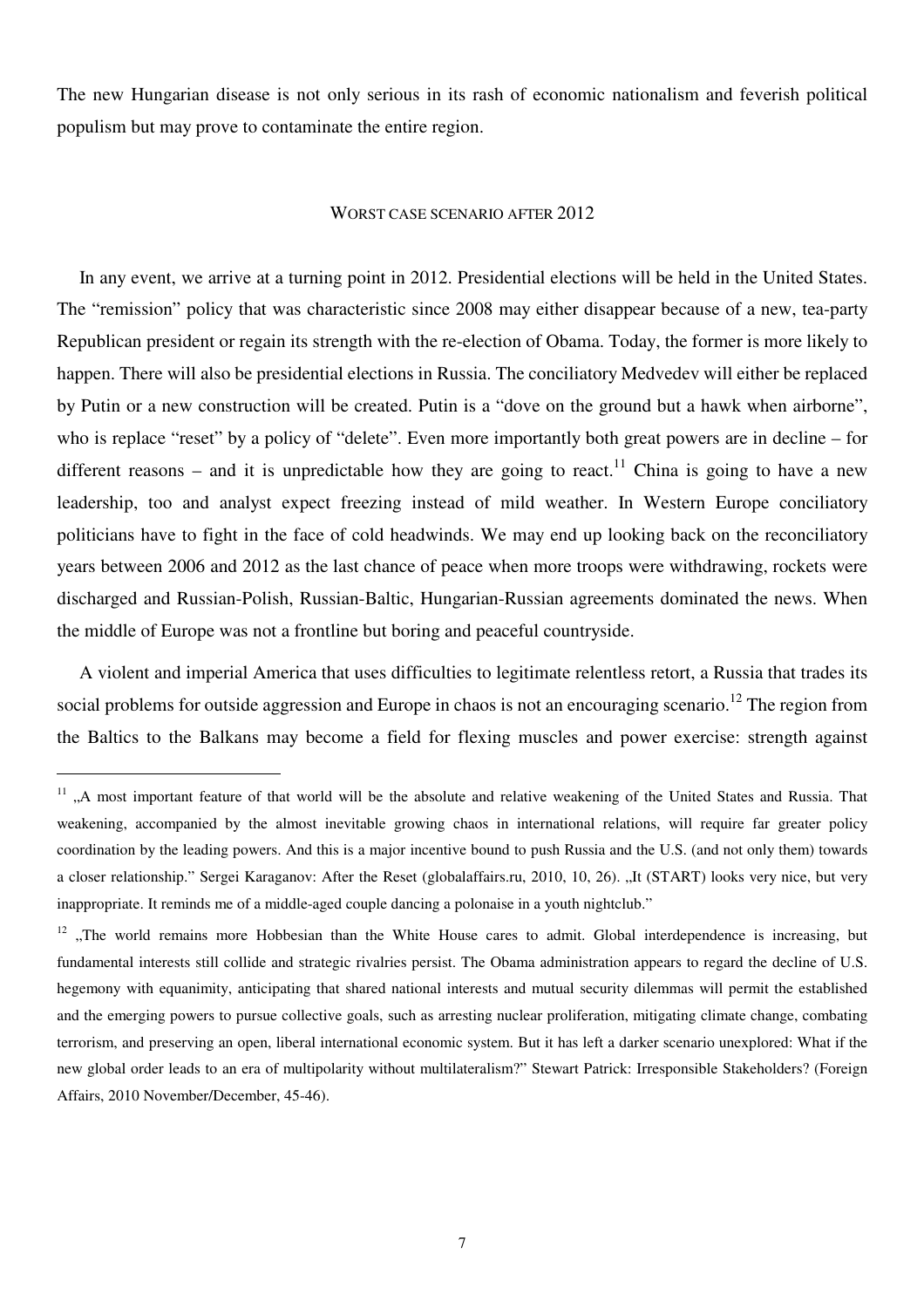strength. And in a game where the U.S., Russia and Germany redistribute the political, economic and military spheres of influence in a neo-nationalist, non-cooperating manner, the room left for manoeuvre in the Central and Eastern European countries will be negligible. If we fail to establish a common strategy for the crisis and the period of political thaw, if we fail to decide whether to return to the European model of the German type, or an Eastern model, if we fail to establish a common policy with relation to Russia, we are not prepared for the "hawkish" times.

Beginning 2011 Merkel's Germany took a turn to save the euro and for the common economic policy.<sup>13</sup> The German "Competitiveness Pact" proposed closer institutional cooperation. Protecting the euro the French-German axis was joined by the United Kingdom, Italy, Spain, China, Brazil, India and Russia. The closer collaboration implies debt-reduction, control over national budgets and standardised systems of taxing the profit and pension returns. It creates closer euro zone relations through the proposed euro bond. Is this the two-tier Europe or is there any chance left for keeping it together?<sup>14</sup> It urges the countries outside the euro zone to decide whether to join in the coordination or stay outside indefinitely.<sup>15</sup>

 $\overline{a}$ 

<sup>15</sup> ..Poland should stay out of the euro zone for the next 20 years or more, says Jaroslaw Kaczyński, the leader of the Polish conservative opposition. The situation of some countries in the euro zone shows that the euro isn't beneficial for Poland. Instead of being replaced with the euro, the Polish currency, the zloty, should become the third reserve currency in Central Europe, Mr. Kaczyński said at a press conference January 30. 'Some say the zloty should stay for 10 years. I'll go further and say that it should stay for at least 20 years. The zloty should become the third reserve currency in the region, after the euro, and the dollar.' Mr. Kaczyński said that Poland should improve its fiscal situation by levying taxes on banking operations. He also said the Polish banking sector, majority-held by foreign financial institutions, should be 're-Polonized,' also with the help of the state, while foreign capital shouldn't be allowed to buy Polish electric energy and petrochemical firms." Polish Conservatives Oppose Euro Entry for 'at Least 20 Years' (Wall Street Journal, 2011, 01, 31).

<sup>&</sup>lt;sup>13</sup> Merkel's Plan Could Transform the European Union (Spiegel, 2011, 01, 31), Key Moment Looms for Euro (Wall Street Journal, 2011, 02, 03).

<sup>&</sup>lt;sup>14</sup> 'Hungarian Prime Minister Viktor Orbán hadn't received this much applause in Brussels in a long time. European politicians had been criticizing him for weeks over his restrictive new media law. But last Tuesday hundreds of officials with the European People's Party celebrated the conservative politician like a hero. The delegates from the EPP, a collection of Christian Democrats and other center-right parties from across Europe, ha assembled in the Galeries Royales Saint-Hubert – and they were especially enamoured of Orbán's criticism of plans by German Chancellor Angela Merkel, a Christian Democrat herself, to establish an economic government for members of the euro zone. "Have respect for the agreements," Orbán told his audience, "and do not discourage the 10 EU countries that are not euro zone members." Germans in the audience, European parliamentarians from Merkel's CDU and its Bavarian sister party, the Christian Social Democrats (CSU), likewise applauded Orbán.' Christian Reiermann-Christopf Schult: Europe Revolts against Merkel's Euro-Zone Plan (Spiegel/Online, 2011, 02, 14).